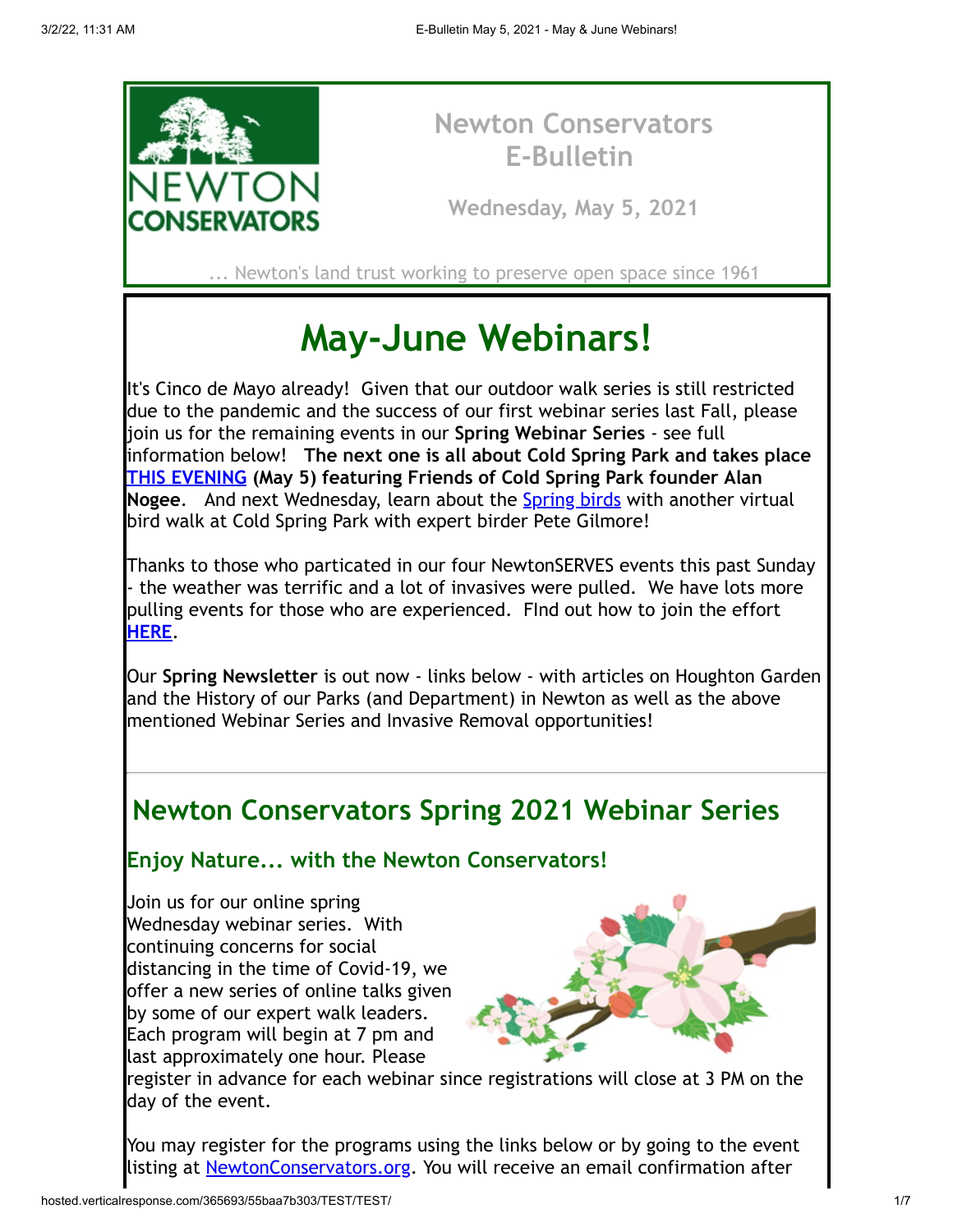you have registered. If after registering you cannot attend, please cancel your reservation (as indicated on your confirmation) so that someone else may use the slot. Registration is now limited to 500 slots due to increased demand! Check out these and other events on our [Newton Conservators Events Page](https://newtonconservators.org/events/)

**Wednesday, May 5, 2021, 7:00 – 8:30 pm Cold Spring Park: Problems, Progress and Possibilities Alan Nogee, President – Friends of Cold Spring Park Newton Conservators Spring 2021 Webinar Series [https://newtonconservators.org/events/cold-spring-park-problems-progress](https://newtonconservators.org/events/cold-spring-park-problems-progress-and-possibilities/)and-possibilities/**

We will tour some of the fun and unique, natural and unnatural, historical and current, features of Cold Spring Park — a 67-acre green oasis in the heart of Newton. We'll look at some of the environmental and other challenges facing the park, and how the Friends of Cold Spring Park —



with the support of Newton Conservators  $-$  is taking them on.



Our presenter is Alan Nogee, the president of The Friends of Cold Spring Park. Alan founded Friends of Cold Spring Park in 2018. He grew up in Newton Highlands, playing in Cold Spring Park in the 1960s, and moved back in 2003. Alan is a mostlyretired career environmentalist, having worked as the Clean Energy Program Director for the Union of Concerned Scientists, and with other non-profits. Alan won an award from the Newton Conservators in 2020 for his work with Friends of Cold Spring

Park.

**To sign up for this webinar,** [please register on our Zoom page.](https://us02web.zoom.us/webinar/register/WN_aSPuXYZOQdyOA33jaYig6A)

#### **Wednesday, May 12, 2021, 7:00 – 8:30 pm Spring Birds in Cold Spring Park Pete Gilmore – Walks Coordinator for the Brookline Bird Club** <https://newtonconservators.org/events/planting-for-pollinators/>

Since one can easily access photos of the common resident birds by watching the fall webinar on Birds in Cold Spring Park, we will focus on the colorful migrant and summer birds of Cold Spring Park in this webinar. We will look at the two different orioles, our hummingbird, the tanager and grosbeak and then sort out the sights and sounds of the American wood warblers. These latter birds are found only in the New World. Getting to know their sounds and field marks can be a challenge. This webinar will provide a decent start on that project.

Our presenter is Pete Gilmore, who is a retired mathematician from Northeastern University. Pete has been a birder since 1951 and has been active in Newton's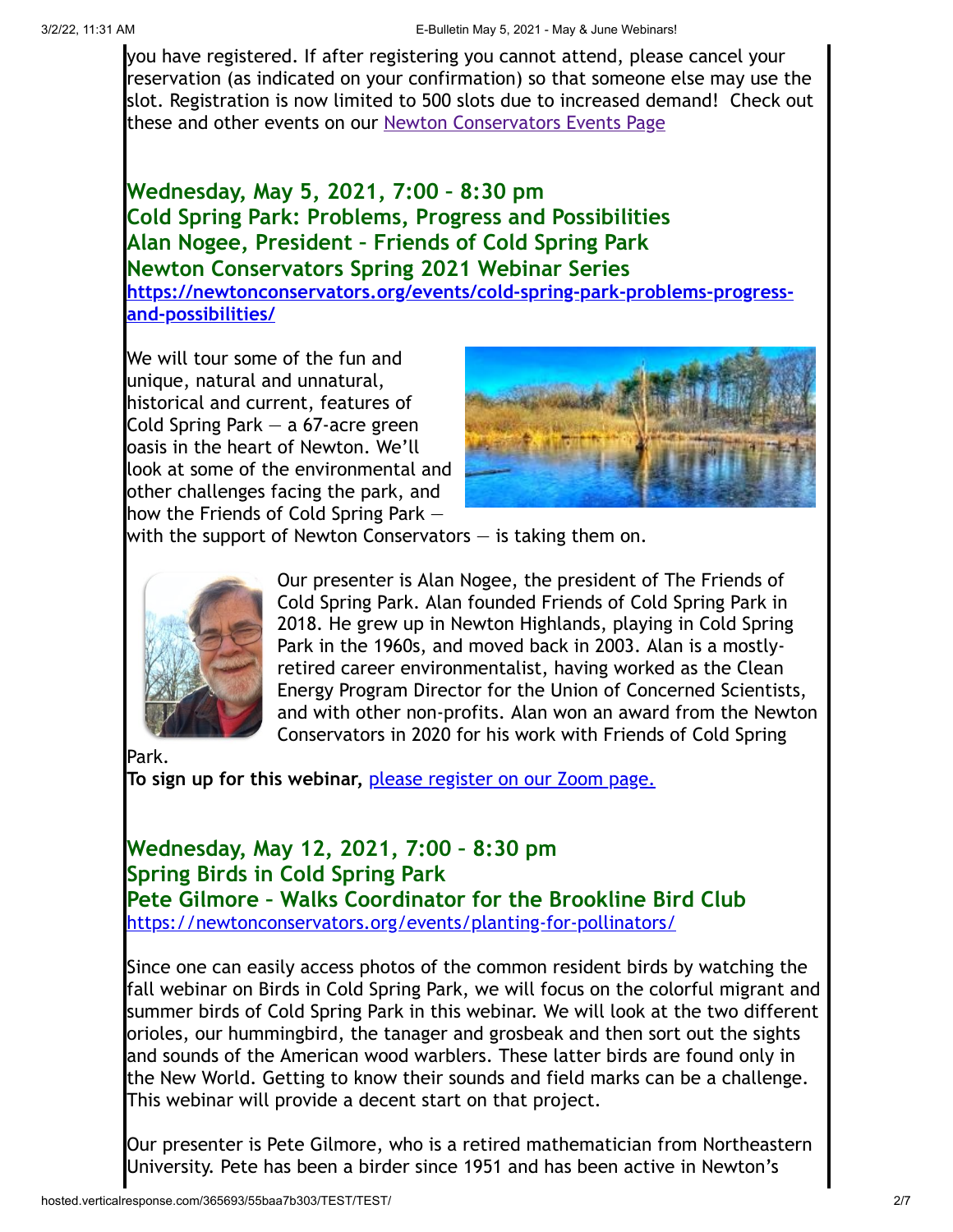3/2/22, 11:31 AM E-Bulletin May 5, 2021 - May & June Webinars!



Christmas Bird Count for 15 years. He writes a quarterly article on Newton's birds for the newsletter and

leads spring and fall bird and nature walks. Pete serves on the boards of the Newton Conservators and the Brookline



[Bird Club and is its field trip coordinator.](https://us02web.zoom.us/webinar/register/WN_8aKXoZA5SMSwjPDbxttOTg) **To sign up for this webinar,** please

register on our Zoom page.

#### **Wednesday, May 19, 2021, 7:00 - 8:30 pm Planting for Pollinators Beth Wilkinson – Master Gardener**

<https://newtonconservators.org/events/planting-for-pollinators-2/>

Without the work of pollinators, we would not have food to eat. However, pollinator populations are decreasing at an alarming rate. Why? Partly due to climate change and the use of herbicides and largely due to vanishing habitat. Together, we can help to save the pollinators by preserving large tracts of habitat, but each of us also can do important work on a smaller scale—in our own yards and parks. Join this webinar to learn what you can plant to encourage pollinators to visit. We will review specific plants that grow well in Newton and the



pollinators that they attract as well as what sorts of nesting materials they require.



Our presenter is Beth Wilkinson, who became a Master Gardener in 2003 and then earned a Field Botany Certificate from Native Plant Trust in 2009. In addition to helping to preserve publicly owned areas like Webster Woods where native plants and their pollinators can flourish, Beth enjoys working to attract pollinators to her own garden. She is a board member and the Walks Coordinator for Newton Conservators and a member of both

the Newton Parks, Recreation, and Culture Commission and the Newton Tree Commission.

**To sign up for this webinar,** [please register on our Zoom page.](https://us02web.zoom.us/webinar/register/WN_90Fe8z4tRwSiBJGcRn9T4A)

## **Wednesday, June 2, 2021, 7:00 – 8:30 pm Pollinator Meadow-Making at Brandeis University: Lessons Learned Dr. Eric Olson – Brandeis Ecologist**

[https://newtonconservators.org/events/pollinator-meadow-making-at-brandeis](https://newtonconservators.org/events/pollinator-meadow-making-at-brandeis-university-lessons-learned/)university-lessons-learned/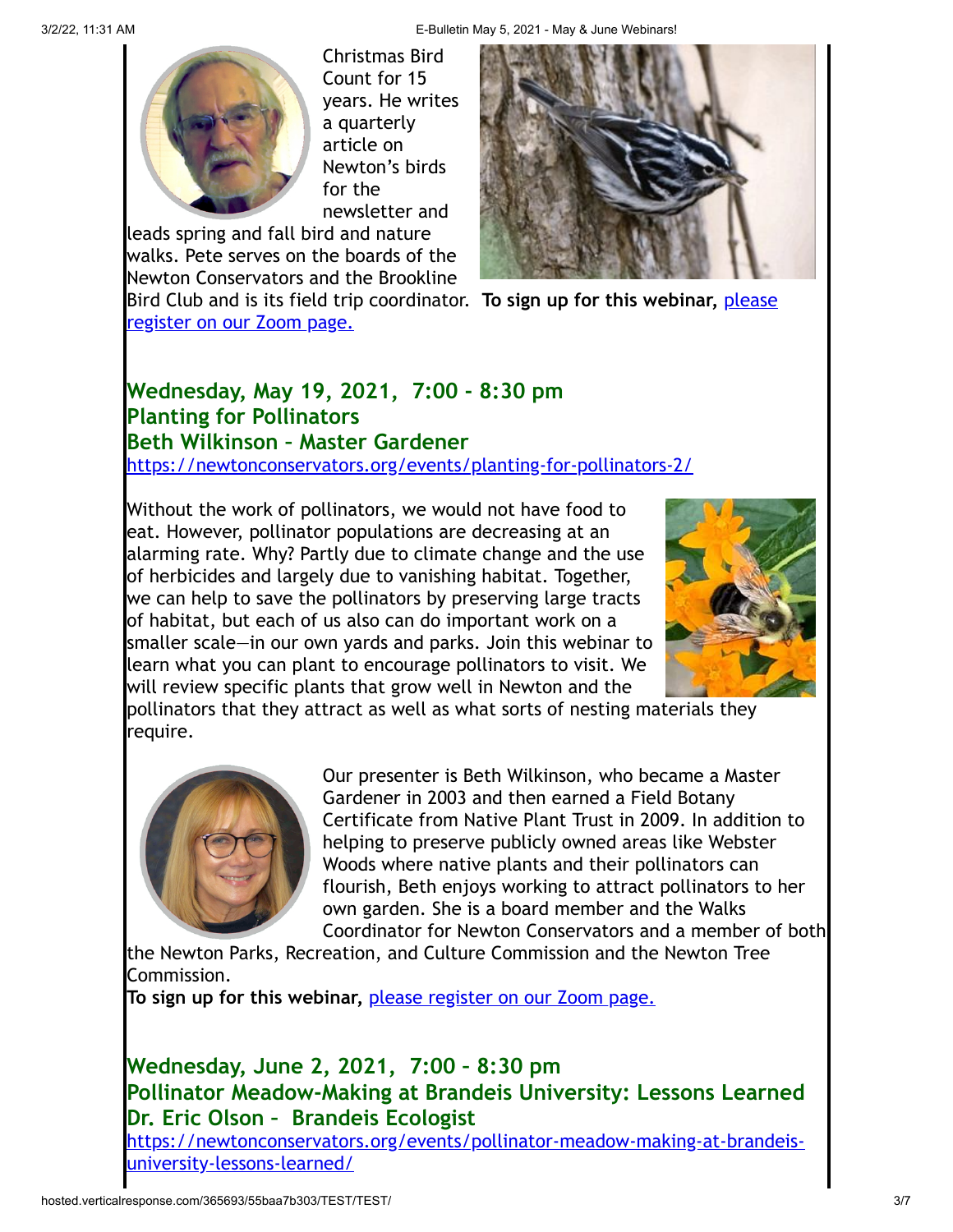Starting with a small plot in 2016, a vibrantly colorful and diverse pollinator meadow has grown to cover a half-acre of former lawn, close to the center of the Brandeis campus. This successful habitat-making project was catalyzed by undergraduate student Matt Smetana, who back in 2015 requested permission to install a small patch of wildflowers to support local insects. Matt obtained funding



for several scores of plants from the Brandeis University Sustainability Fund and sought faculty support from Brandeis ecologist Dr. Eric Olson.



With work from 2017 on by Eric and other faculty, the meadow continued to thrive, and the Brandeis administration eventually gave the go-ahead to expand the meadow to ten times its original size. By 2019, student and faculty surveys of pollinators and other meadow life demonstrated in striking fashion just how quickly we can give biodiversity a boost, even in a thickly settled community like Waltham.

In this webinar Dr. Olson will describe the stages of this transformation, and will reflect on lessons learned. The talk is supplemented by an annotated bibliography of how-to books, articles, websites, and videos, that also lists local organizations ready to help homeowners, schools, parks, and others to do their part supporting native bees and butterflies.

Our presenter is Eric Olson, who recently retired from Brandeis University, where he taught Field Biology and other courses for many years. **To sign up for this webinar,** [please register on our Zoom page.](https://us02web.zoom.us/webinar/register/WN_dbz-siSCRVu2gOavgZq9jA)

**Tuesday, June 22, 2021, 7 pm A Piet Oudolf Story (Garden Designer of NYC Hi-Line) Free Webinar with Deborah Chub Cosponsored by the Newton Free Library and Newton Conservators <https://newtonconservators.org/events/a-piet-oudolf-story/>**

Join Deborah Chud for a personal introduction to the design principles of the leading naturalistic landscape and garden designer in the world, Piet Oudolf. Anyone who has visited NY's High Line or The Battery has seen his work, and it's rumored Massachusetts may soon have its own example. During the talk she will discuss:

How she discovered Oudolf's work and her research on his plant combinations Her use of that research to create a garden in Oudolf's style The historical context in which he emerged as a landscape designer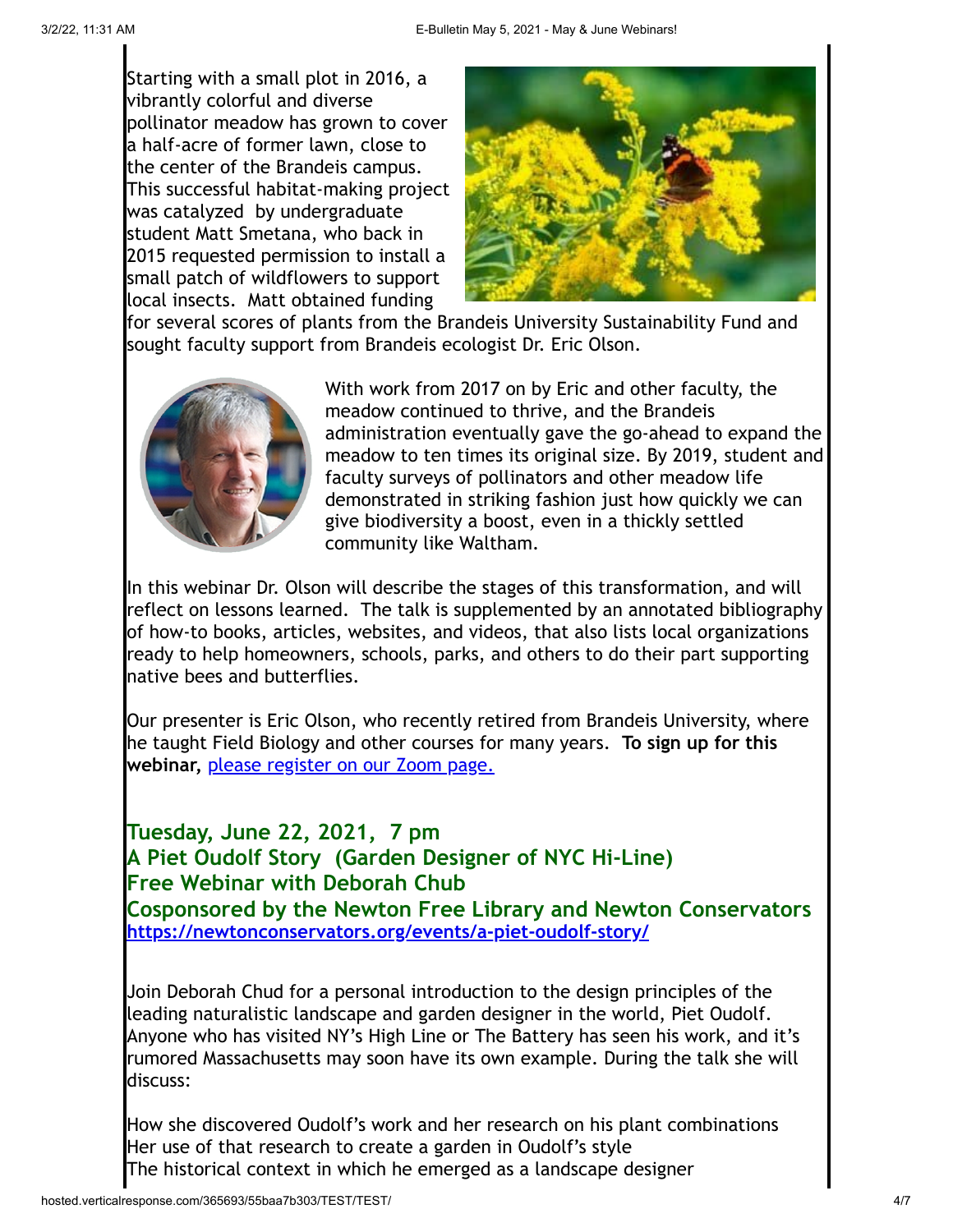Oudolf's design principles, particularly his concept of structure and the special balance he creates between coherence and contrast

Deborah Chud is a Massachusetts landscape design consultant and educator with a special area of expertise–the work of Piet Oudolf. You may not know his name but you may have seen one of his projects:



NY's High Line. Oudolf is arguably the pre-eminent landscape designer in the world today and a leader of the naturalistic landscape movement. Within the past year, this presentation has been given at the following institutions and organizations: Mass Horticulture, Arnold Arboretum, JC Raulston Arboretum at NC State University, Toronto Botanical Garden (TBG), and Delaware Botanic Gardens. The latter two public gardens have Oudolf-designed sections. Deborah is currently collaborating with the education department of TBG on a multi-session online course to coincide with the restoration of their Oudolf Entry Walk.



This program is cosponsored by the Newton Free Library and the Newton Conservators.

Please register for this free virtual webinar through the Newton Library at

**<https://newtonfreelibrary.libcal.com/event/7712597>**

## **Newton Conservators Newsletter**

Find our latest Spring 2020-2021 Newsletter online at **<https://newtonconservators.org/newsletters>** which contains the following interesting and informative articles:

- **[Full Issue Spring 2021e](https://newtonconservators.org/wp-content/uploads/2021/03/Newsletter-2021-Spring-.pdf)  Spring 2021**
- **[Saving Houghton Pond](https://newtonconservators.org/wp-content/uploads/2021/03/Newsletter-2021-Spring-Saving-Houghton-Pond.pdf)**
- **[President's Message](https://newtonconservators.org/wp-content/uploads/2021/03/Newsletter-2021-Spring-Presidents-Message.pdf)**
- **[History of Newton Parks, Playgrounds & Recreation: Part 2 Back Story](https://newtonconservators.org/wp-content/uploads/2021/03/Newsletter-2021-Spring-History-Newton-Parks-Part-2-1.pdf)**
- **[Enjoy Nature…with Newton Conservators](https://newtonconservators.org/wp-content/uploads/2021/03/Newsletter-2021-Spring-Enjoy-Nature-Webinars.pdf)**
- **[Invasive Pulls](https://newtonconservators.org/wp-content/uploads/2021/03/Newsletter-2021-Spring-Invasives.pdf)**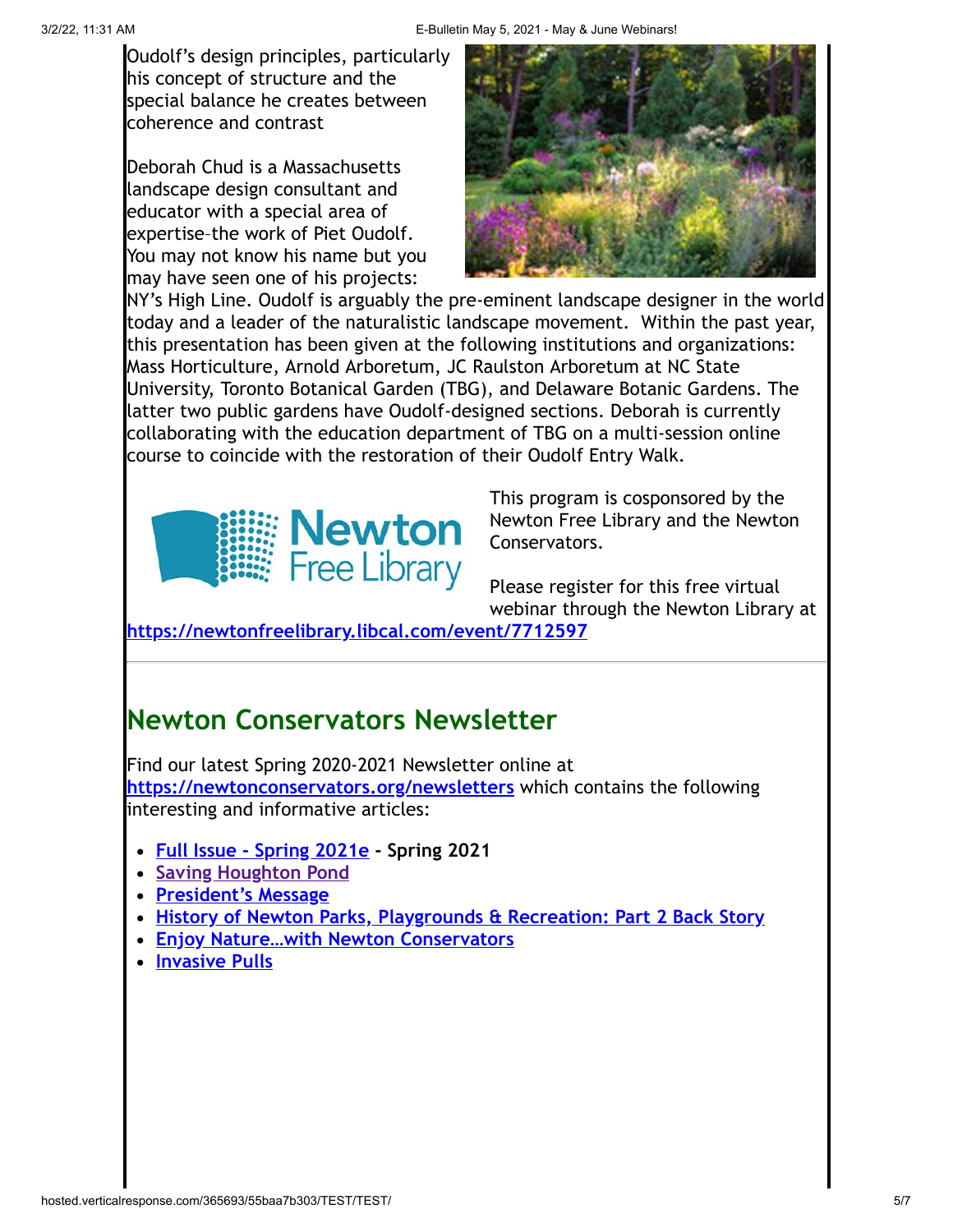

#### **PLEASE JOIN OR RENEW YOUR NEWTON CONSERVATORS MEMBERSHIP**

We would be very grateful for your continued support by joining Newton Conservators or renewing your membership. Perhaps, consider renewing at a higher level, adding an extra donation, or purchasing a gift membership for someone else who is passionate about open space.

You can renew or join the Newton Conservators online